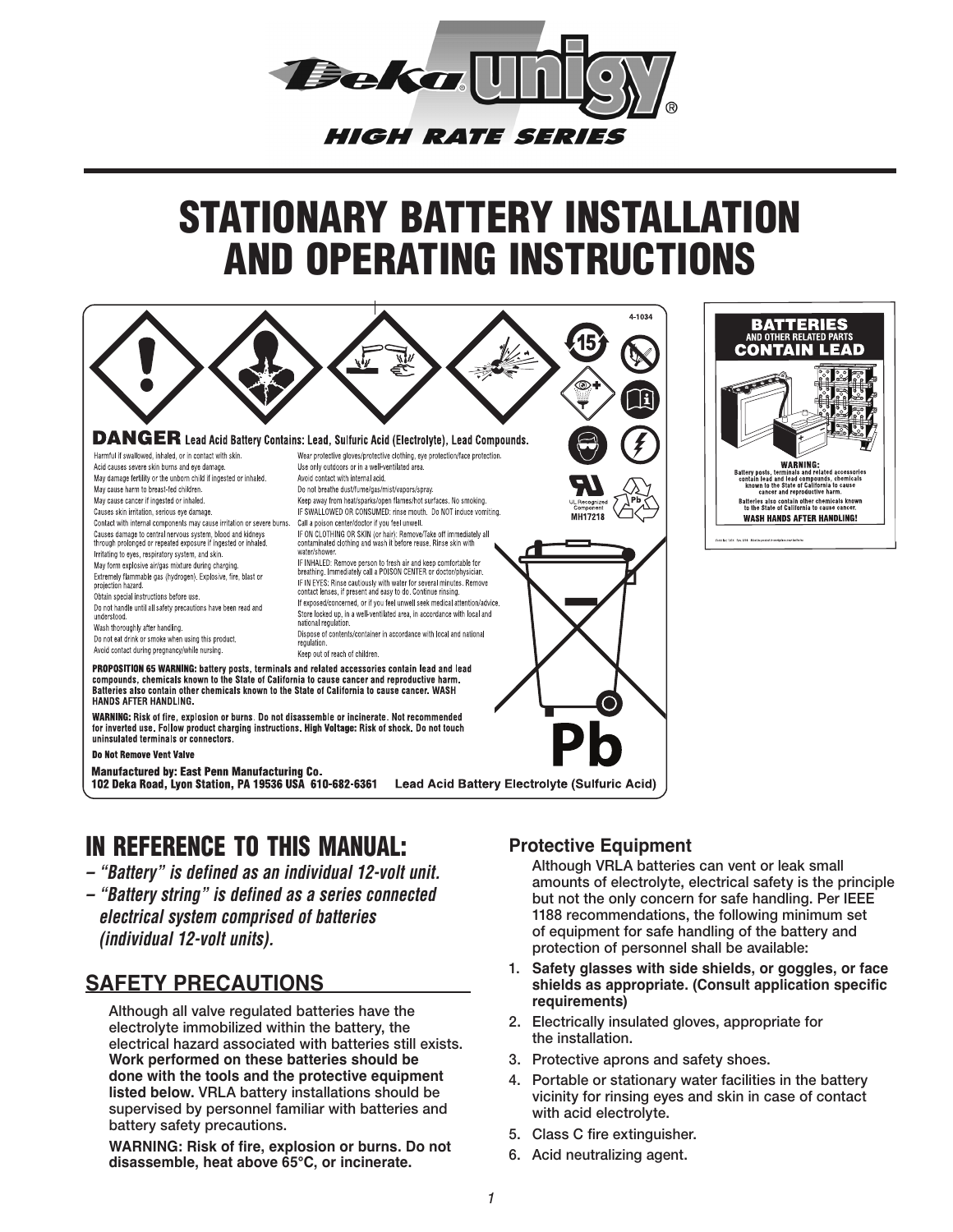

#### *Protective Equipment cont.*

- 7. Adequately insulated tools (as defined by ASTM F1505 "Standard Specification for Insulated and Insulating Hand Tools").
- 8. Lifting devices of adequate capacity, when required.

#### **Procedures**

 The following safety procedures should be followed: **Always wear safety glasses or face shield when working on or near batteries.**

1. These batteries are sealed and contain no free electrolyte. Under normal operating conditions, they do not present any acid danger. However, if the battery case or cover is damaged, acid could be present. **Sulfuric acid is harmful to the skin and eyes. Flush affected area with water immediately and consult a physician if splashed in the eyes. Consult SDS for additional precautions and first aid measures.** 

 **SDS sheets can be obtained at www.eastpennmanufacturing.com**

- 2. **Prohibit smoking and open flames, and avoid arcing in the immediate vicinity of the battery.**
- 3. Do not wear metallic objects, such as jewelry, while working on batteries. Do not store un-insulated tools in pockets or tool belt while working in vicinity of battery.
- 4. Keep the top of the battery dry and clear of tools and other foreign objects.
- 5. Provide adequate ventilation **(per IEEE standard 1187 and/or local codes)** and follow recommended charging voltages.
- 6. **Never** remove or tamper with the pressure relief valves. Warranty void if vent valve is removed.
- 7. Inspect all flooring and lifting equipment for functional adequacy.
- 8. Adequately secure battery modules, racks, or cabinets to the floor.
- 9. Connect support structures to ground system in accordance with applicable codes.
- 10. The below IEEE Standards contain additional information. Other standards may be relevant to your specific application.

IEEE 1184 – Guide for Batteries for UPS Systems

IEEE 1187 – Recommended Practice for

Installation Design of VRLA Batteries

 IEEE 1188 – Recommended Practice for Maintenance, Testing, of VRLA Batteries

IEEE 1189 – Selection of VRLA

Batteries for Stationary Applications

### **RECEIVING & STORAGE**

#### **Receiving Inspection**

 Upon receipt, and at the time of actual unloading, each package should be visually inspected for any possible damage or electrolyte leakage. If either the entire shipment should be conducted and noted on the bill of lading. Record receipt date, inspection date and notify carrier of any damage.

#### **Unpacking**

- 1. **Always wear eye protection.**
- 2. Check all batteries for visible defects such as cracked containers, loose terminal posts, or other unrepairable problems. Batteries with these defects must be replaced.
- 3. Check the contents of the packages against the packaging list. Report any missing parts or shipping damage to your East Penn agent or East Penn Mfg. Co. immediately.
- 4. Never lift batteries by the terminal posts.

#### **Storage / Refresh**

 Batteries should be installed, and float charged upon delivery. If batteries are to be stored, the below requirements shall be followed.

- 1. Batteries shall be stored indoors in a clean, level, dry, cool location.
- 2. Store, charge, and ship in vertical position only.
- 3. Recommended storage temperature is 50°F (10°C) to 77°F (25°C). Acceptable storage temperature is 0°F (-18°C) to 90°F (32°C).
- 4. The batteries shall be given a refresh charge at regular intervals as detailed below:

#### **0°F(-18°C) to 77°F (25°C)**

Batteries shall be charged by the "battery charge date" marked on pallet. Successive recharges shall be performed every 6 months.

#### **78°F (26°C) to 90°F (32°C)**

Battery voltage readings shall be taken monthly. Batteries must be given a refresh charge within 3 months from date of receipt or if any battery voltage falls below 12.72 volts per battery, whichever occurs first.

Successive refresh charges shall be performed every 3 months.

- 5. Whenever a refresh charge is required, it's important that all batteries to be installed in the same series string receive a charge at the same time to ensure continuity once placed in their intended application.
- 6. Each battery shall be charged for 24 hours at a constant voltage equal to 14.40 volts per battery. To ensure the batteries are fully charged within 24hrs, the charger used for this refresh charge must have the capacity to provide at least the minimum charge current specification and not exceed the maximum charge current for the given battery type (model), as called out in Appendix C.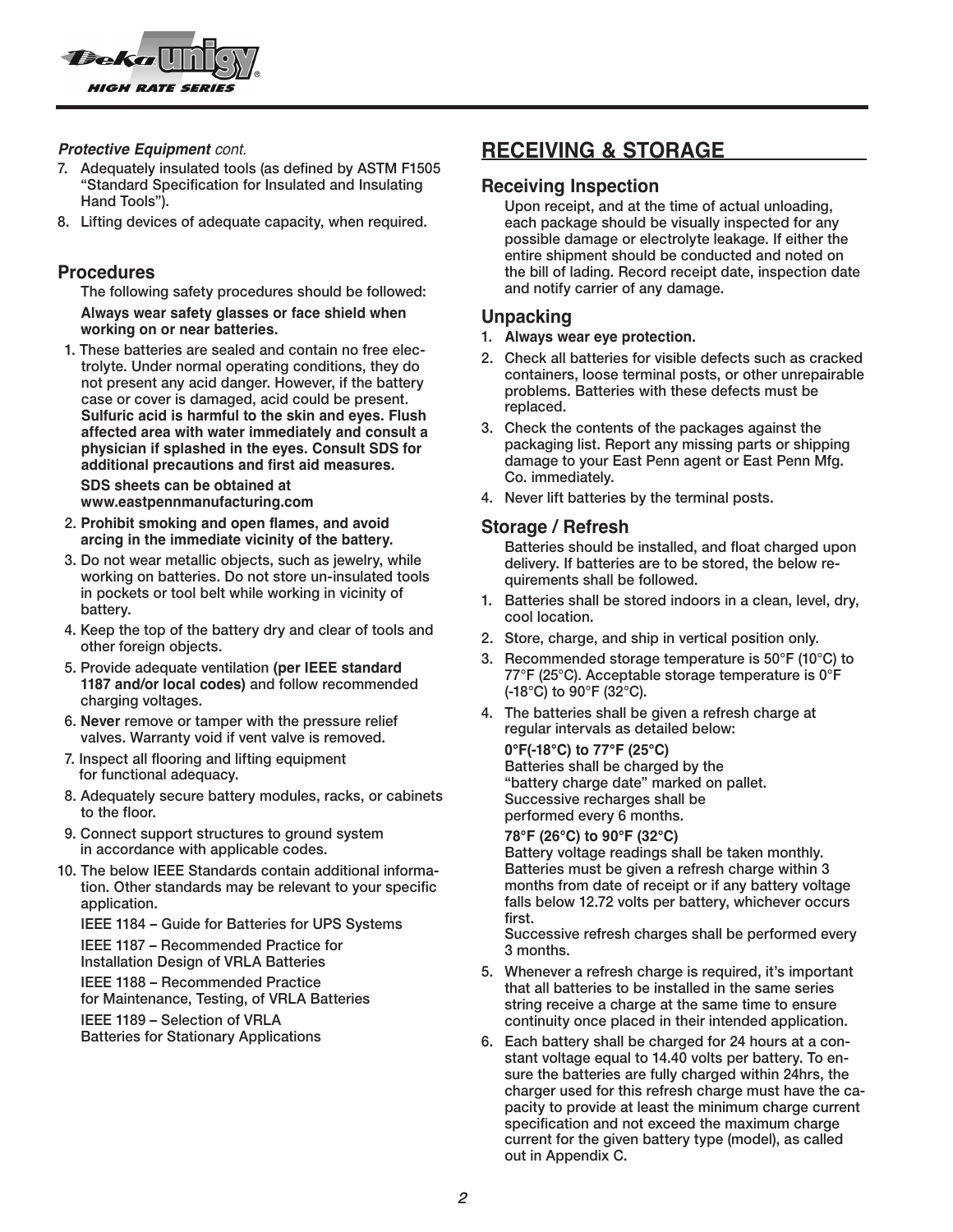

*Storage / Refresh cont.*

- 7. All requested information on "Refresh Record Form" in Appendix A should be completed for each refresh charge.
- 8. Batteries shall not be stored beyond 12 months. Storing beyond 12 months will affect warranty.
- 9. If the storage / refresh requirements cannot be met, contact East Penn Reserve Power's Product Support group for alternate instructions.

### **INSTALLATION**

#### **General**

 Caution should be taken when installing batteries to insure no damage occurs. The battery string cabinet, tray, rack, etc. shall be inspected for sharp edges that could cause damage to the battery casing. Batteries shall not be dropped, slid, or placed on rough or uneven surfaces such as tray lips or grated flooring. Mishandling of batteries could result in equipment damage or human injury. East Penn will not be liable for damage or injury as a result of mishandling or misuse of the product.

#### **Grounding**

 When grounding the battery string, proper techniques should be applied per electrical standards such as NEC and/or Federal, State and Local codes, as well as User Manual of specific application.

#### **Cabinets**

 Cabinet systems come factory assembled and prewired. Do not tip or turn cabinets on their sides when positioning them in their intended installation area. Cabinets must be used in an upright position. These systems are pre-connected. Only inter-shelf, inter-cabinet and connections to the load are required. See the connection diagram inside the cabinet. Intercabinet and load connection cables are not included.

#### **Racks**

 Assemble racks in accordance with the intended arrangement, align with a level and bolt to the floor. See rack assembly instructions.

### **DEKA FAHRENHEIT BATTERIES ARE TESTED AND APPROVED TO BE INSTALLED AND OPERATED IN THEIR UPRIGHT POSITION.**





**Terminals – Upright Position Terminals – Upright / Front Position**

**FOR ANY OTHER INSTALLATION ORIENTATION, THE PRODUCT WILL NOT BE WARRANTED.**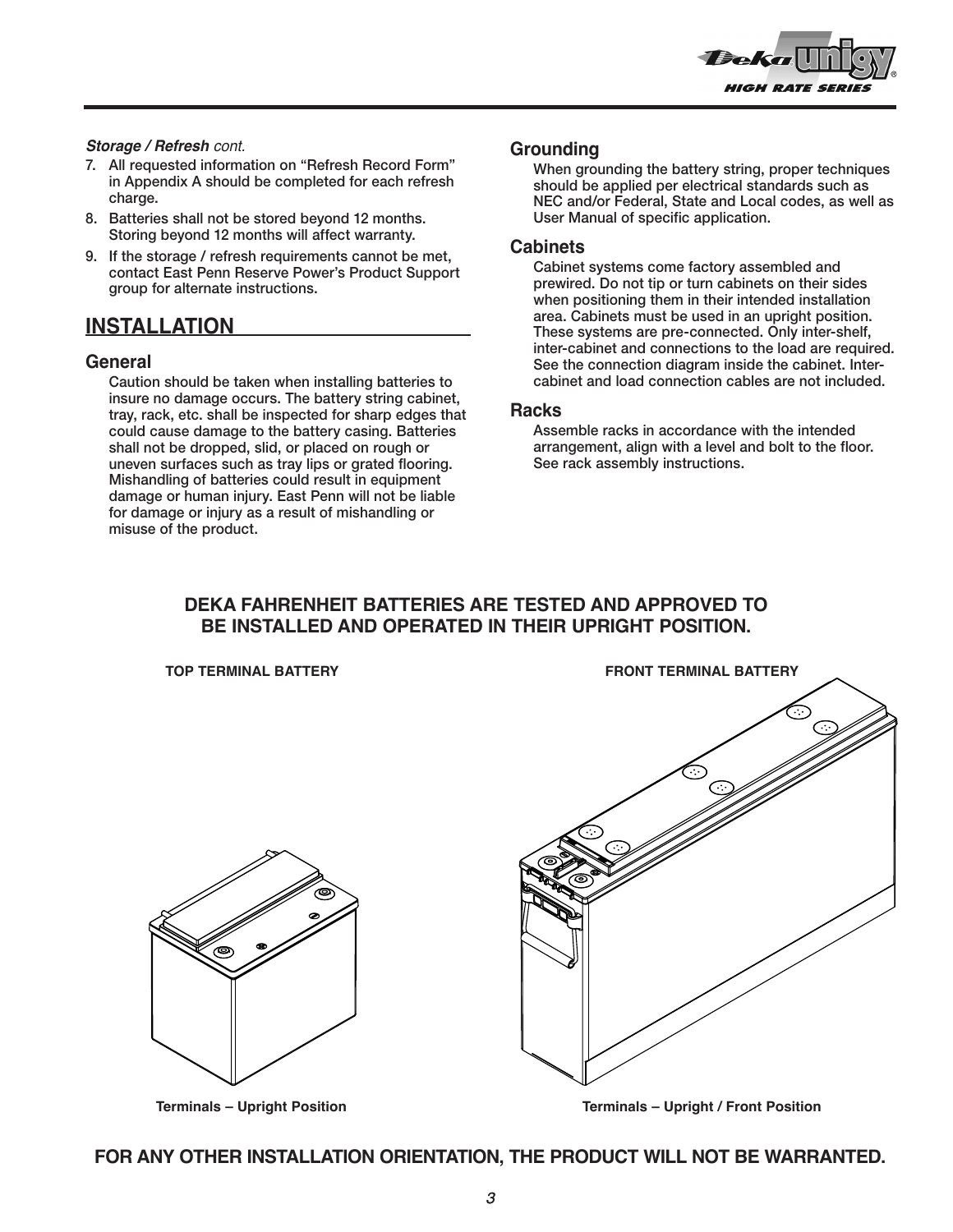

#### **Venting**

 Under normal operation, VRLA batteries emit hydrogen gas, which is combustible at certain concentrations. Proper ventilation should be provided per IEEE 1187 and/or local codes. Some batteries are designed to accommodate the use of vent tubing. Ventilation equipment is not designed or supplied by East Penn Mfg. Safe installation of any venting equipment is the responsibility of the installer.

### **BATTERY ASSEMBLY**

#### **(ALWAYS WEAR EYE PROTECTION.)**

1. Set up the battery string so that the positive post (+) of one battery is connected to the negative post (–) of the next battery for all series connections. The interbattery connector contact surfaces shall be cleaned by rubbing gently with a non-metallic brush or pad before installing connectors.

 **Only approved oxide inhibitors (No-Ox-ID "A" from Sanchem, Inc.) may be applied to connections or battery posts.**

- 2. For future identification, individual batteries should be numbered in electrical connection sequence, beginning with number one (1) at the positive end of the battery string.
- 3. Install all interbattery connectors using lock washer and bolts loosely to allow for final alignment of batteries, then torque to 100 in lb +/- 5. After torquing the connections on racked batteries, read the voltage of the battery string to assure that individual batteries are connected correctly. The total voltage should be approximately equal to the number of batteries times the measured voltage of one battery (when connected in series). If the measurement is less, recheck the connections for proper voltage and polarity.
- 4. Read and record interbattery connection resistance and note the method of measurement. This helps determine a satisfactory initial installation and can be used as a reference for future maintenance requirements. **See Battery Maintenance Report. (Pg. 10 – Appendix D ).** Clean, remake and re-measure any connection having a resistance measurement greater than 10% of the average of all the same type of connections (interbattery, inter-tier or shelf, inter-rack or intercabinet).
- 5. Battery performance is based on the output at the battery terminals. Therefore, the shortest electrical connections between the battery string and the operating equipment results in maximum total battery string performance.

Do not select cable size on current carrying capability only. Cable size should not provide a greater voltage drop between the battery system and operating equipment than specified. Excess voltage drop will reduce the desired support time of the battery system.

### **SYSTEM OPERATIONS**

#### **Charger Voltage**

 These batteries are designed for continuous float applications.

#### **FLOAT / STANDBY (per battery)**

13.50V +/- 0.06 @ 77°F (25°C)

 When setting the float voltage on the charger, the battery string should be set to float at the nominal battery float voltage times the number of batteries in the string. The charger must be able to maintain the system voltage within  $\pm$  0.5% of the desired level at all times. The desired float voltage varies with temperature. **Consult Voltage Compensation Chart (Pg. 8 – Appendix B).**

#### **TEMPERATURE COMPENSATION**

 Battery voltage should be adjusted for ambient temperature variations.

12mV per °C (1.8°F) per 12V battery

 **Consult Voltage Compensation Chart (Pg. 8 – Appendix B)** for temperature compensation voltage maximum and minimum limits.

#### **Charger Current**

 Charge currrent should not exceed the recommended min. and max. requirements. Consult **Appendix C** for min. and max. charge current limits.

#### **Battery Voltage**

 Although the charger must maintain the system voltage within  $\pm$  0.5%, individual battery voltages may vary by  $\pm$  0.30V per battery of the average battery string float voltage.

#### **Equalizing**

 Upon installation of the battery string, an optional charge of 14.40V per battery  $\pm$  0.06 @ 77°F (25°C) for 24 hours (not to exceed 24 hours) can be applied. (NOTE: Verify that the higher battery voltage will not adversely affect any other connected equipment). **If this is done, be sure to reset the charging equipment to the proper float voltage.**

#### **Battery Operation**

 Battery operating temperature will affect battery string capacity and operating life.

 Temperatures greater than 77°F (25°C) will reduce the operating life of the battery. For every 13°F (7°C) increase in operating temperature above 77°F (25°C), the warranty period will be proportionally reduced by 50% as shown below:

|     | <b>Operating Temperature</b> | <b>Proportional Percentage</b> |  |  |  |  |  |
|-----|------------------------------|--------------------------------|--|--|--|--|--|
| 0 ⊑ | °C                           | $(%)$ of Life                  |  |  |  |  |  |
| 77  | 25                           | $100\%$                        |  |  |  |  |  |
| 81  | 27                           | 80%                            |  |  |  |  |  |
| 8.  | 30                           | 60%                            |  |  |  |  |  |
|     | つつ                           | 50%                            |  |  |  |  |  |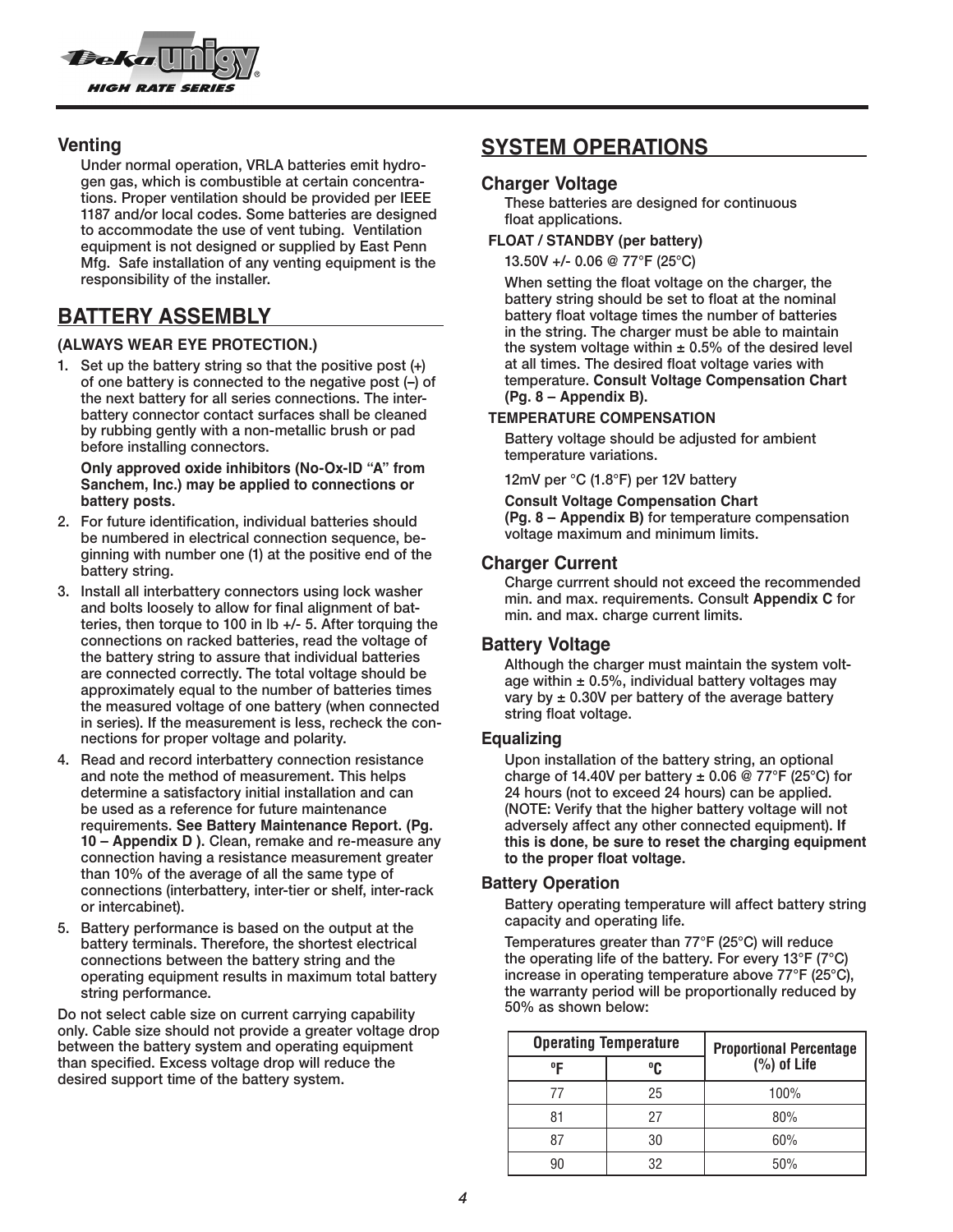

#### *Battery Operation cont.*

 The battery string operating temperature should not exceed 95°F (35°C) and should never exceed 105°F (40.5°C) for more than an eight-hour period. **If operating temperatures are expected to be in excess of 95°F (35°C), contact East Penn for recommendations.**

 Discharging at temperatures less than 77°F (25°C) will reduce the capacity of the battery. **If operating temperatures are expected to be less than 50°F (10°C), contact East Penn for recommendations.**

 The battery string must be located in a manner that the individ¬ual batteries do not vary by more than 5°F (2.8°C) between the lowest and highest individual battery temperatures.

#### **Rectifier Ripple Voltage**

#### **FREQUENCY**

 Ripple that has a frequency greater than 667Hz (duration less than 1.5ms) is acceptable, unless it is causing additional battery heating.

 Ripple that has a frequency less than 667Hz (duration greater than1.5ms), must meet the following voltage specification to be acceptable.

#### **VOLTAGE SPECIFICATION**

 Ripple voltage shall be less than 0.5% peak to peak of the manufacturer's recommended battery string voltage.

Failure to comply can void the warranty.

### **RECORD KEEPING**

#### **Voltages, Temperatures & Ohmic READINGS**

 Record keeping is an important part of stationary battery maintenance and warranty coverage. This information will help in establishing a life history of the battery string and inform the user if and when corrective action needs to be taken. **Consult Battery Maintenance Report. (Pg. 10 – Appendix D).**

 While it is acceptable to operate at temperatures less than 77°F (25°C), it will require longer charging time to become fully recharged. Also, the capacity will be less at operating temperatures below 77°F (25°C).

 After installation and when the battery string has been on float charge for one week, the following data should be recorded:

- 1. Battery string voltage at battery terminals while battery is on float charge.
- 2. Charger voltage at charger panel meter.
- 3. Individual battery float voltages.
- 4. Ambient temperatures within area of battery string.

#### *READINGS cont.*

5. Terminal connections should be checked to verify that the installer did torque all connections properly to 100 in lb +/- 5. Micro-ohm readings should be taken across every connection. Refer to meter manufacturer's instructions for proper placement of probes. If any reading differs by more than **20%** from its initial installation value, re-torque the connection to 100 in lb +/- 5. **If reading remains high, clean contact surfaces according to Step 1 under Battery Assembly.**

 **Failure to maintain proper records including information as detailed above may result in voiding any applicable warranty.**

### **ACCEPTANCE TESTING**

 Each battery should be at 100% State of Charge prior to performing an acceptance test on the battery system. To ensure the batteries are fully charged the following charge schedule should be followed.

 Batteries should be charged at the equalization rate of 14.40 volts per battery for 24 hours. Temperature compensated charging parameters shall be applied as detailed in *"Voltage Compensation Chart"* in Appendix B of this manual.

 To ensure the batteries are fully charged within 24hrs; the charger used for this charge must have the current equal to the maximum charge current for the given battery type (model), as called out in Appendix C of this manual.

 If these requirements cannot be met, contact East Penn Reserve Power's Product Support group for alternate instructions.

 Upon completion, the charge voltage should be lowered to the float voltage of 13.50 volts per battery for a minimum period of 72 hours. Reference: IEEE 1188-2005 Section 7.2 for additional acceptance test requirements.

 Upon completion of the above charge, the desired acceptance test can be performed.

 **NOTE:** There shall be no discharges of any duration between the start of the equalization and the completion of the float period. If a discharge does occur, the charging regime detailed above shall be repeated.

 Upon completion of the acceptance test, the battery system should be placed on float charge at 13.50 volts per battery to restore the battery to its' rated capacity.

 Batteries should not require an equalization charge once they have passed their initial acceptance test. Consult with East Penn Reserve Power's Product Support group before performing additional equalizing charges on batteries that have successfully passed their initial acceptance test.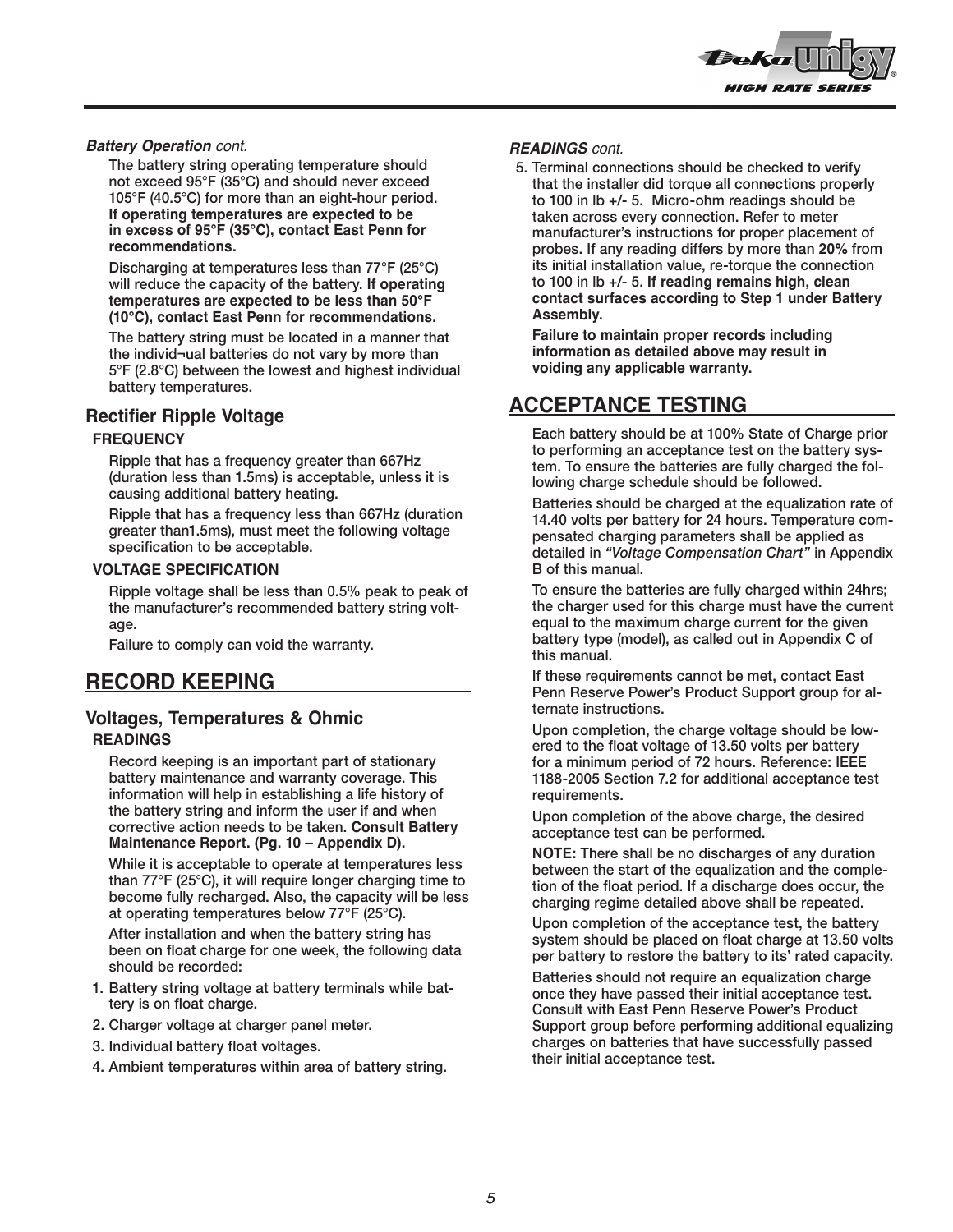

### **MAINTENANCE**

 Always wear eye protection when working on or near batteries. Keep sparks and open flames away from batteries at all times. **Review "Safety Precautions" (Pg. 1).**

#### **Annual Inspection**(1)

- 1. Conduct a visual inspection of each battery.
- 2. Record the battery string voltage at battery terminals while battery is on float charge.
- 3. Record the charger voltage at charger panel meter.
- 4. Record the individual battery voltages. The accuracy of the DMM (Digital Multimeter) must be 0.05% (on dc scale) or better. The DMM must be calibrated to NIST traceable standards. Because float readings are affected by discharge and recharges, these readings must be taken when the battery string has been on continuous, uninterrupted float for at least one month. Battery should be within  $\pm$  0.30 volts of the average battery string voltage.
- 5. Record the ambient temperatures.
- 6. Record the battery string temperature at the negative terminal.
- 7. Record individual battery Ohmic readings.
- 8. Record all interbattery and terminal connection resistances. Micro-ohm readings should be taken during this inspection. If any reading differs by more than 20% from initial readings taken, retorque the connection. Retourque value is equal to initial torque value as indicated in BATTERY ASSEMBLY section. Recheck the micro-ohm reading. If the reading remains high, clean the contact surface according to installation portion of this manual.
	- (1) **Other Maintenance Inspection intervals follow IEEE 1188**

#### **Battery Cleaning**

 Do not use any chemical compounds to clean batteries. Batteries, cabinets, and racks, shall only be cleaned with: clear water, a mixture of baking soda and water or East Penn Mfg battery cleaner (part # 00321).

 **Any other types of chemical compounds or solvents other than listed above, to clean the battery may damage the battery case and / or cover causing possible exposure to sulfuric acid.** 

#### **Capacity Testing**

 Per IEEE 1188 "Capacity testing is used to trend battery aging. The result of a capacity test is a calculation of the capacity of the battery. The calculated capacity is also used to determine if the battery requires replacement."

 When performing capacity testing and recording data refer to IEEE 1188 recommendations.

**NOTE: When discharging at higher rates, extra connectors may need to be added to prevent excessive voltage drop and/or excessive temperature rise.**

Should it be determined that only individual battery(ies) need to be replaced, contact East Penn.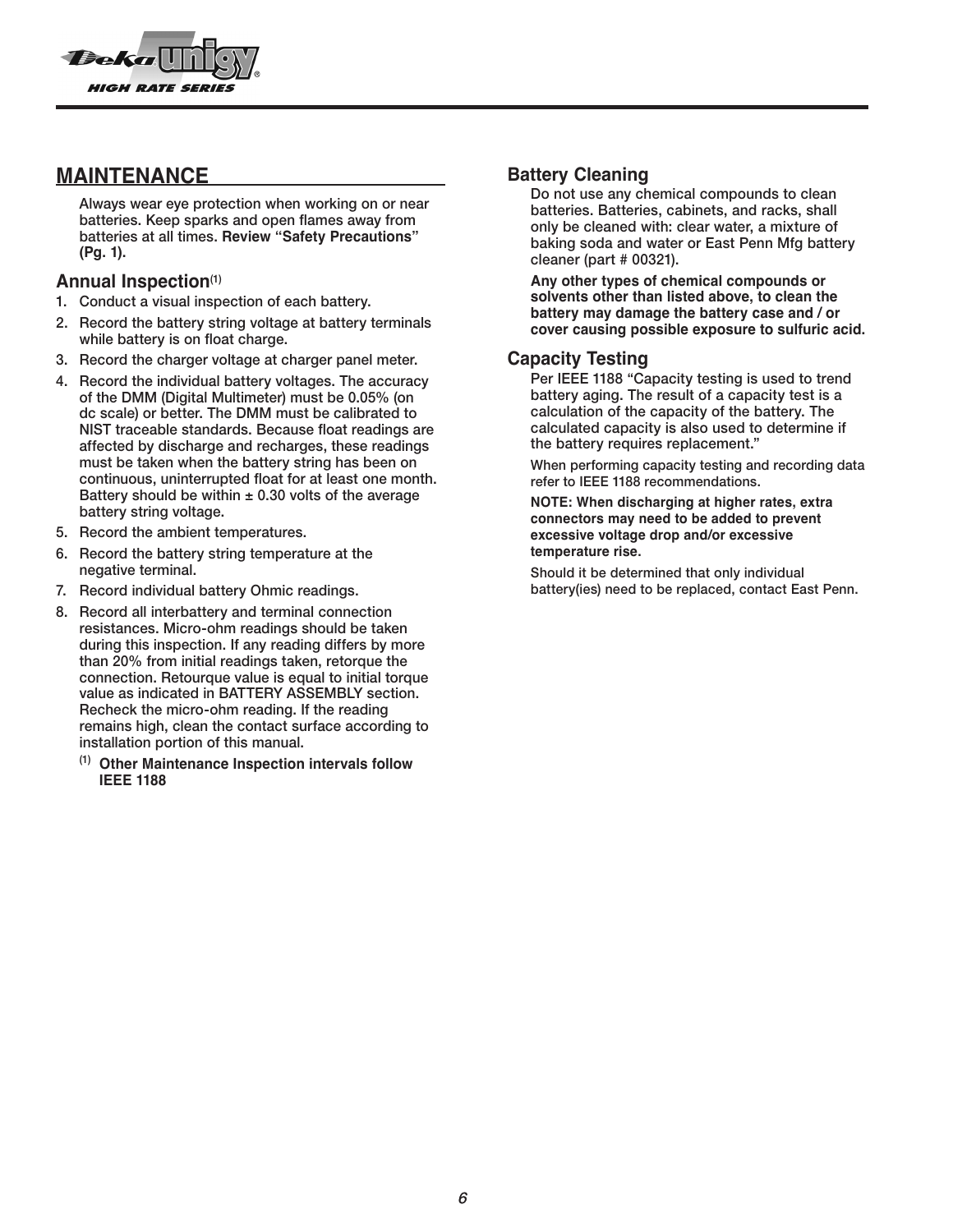### **APPENDIX A**

|                               | <b>REFRESH RECORD FORM</b>                                              |                   |                                     |                             |                                             |                                                                           |                           |                             |  |  |  |  |  |  |
|-------------------------------|-------------------------------------------------------------------------|-------------------|-------------------------------------|-----------------------------|---------------------------------------------|---------------------------------------------------------------------------|---------------------------|-----------------------------|--|--|--|--|--|--|
| <b>EASTPENN</b>               |                                                                         | EPM Order Number* |                                     | <b>Pallet ID Number</b>     |                                             | <b>Individual Performing Test (Full Name)</b>                             | Date of<br><b>Refresh</b> | <b>Refresh Duration</b>     |  |  |  |  |  |  |
| <b>Model</b><br><b>Number</b> |                                                                         |                   | <b>Information Prior to Refresh</b> |                             |                                             | Information within 1 hour of<br><b>Refresh Completion</b>                 |                           |                             |  |  |  |  |  |  |
|                               | <b>Battery</b><br><b>Date</b><br><b>Serial</b><br>Code<br><b>Number</b> |                   |                                     | <b>Open Circuit Voltage</b> | <b>Battery</b><br><b>Voltage</b><br>Reading | <b>Charging</b><br><b>Current</b><br><b>Battery</b><br><b>Temperature</b> |                           | <b>Notes &amp; Comments</b> |  |  |  |  |  |  |
| Battery 1                     |                                                                         |                   |                                     |                             |                                             |                                                                           |                           |                             |  |  |  |  |  |  |
| <b>Battery 2</b>              |                                                                         |                   |                                     |                             |                                             |                                                                           |                           |                             |  |  |  |  |  |  |
| <b>Battery 3</b>              |                                                                         |                   |                                     |                             |                                             |                                                                           |                           |                             |  |  |  |  |  |  |
| Battery 4                     |                                                                         |                   |                                     |                             |                                             |                                                                           |                           |                             |  |  |  |  |  |  |
| Battery 5                     |                                                                         |                   |                                     |                             |                                             |                                                                           |                           |                             |  |  |  |  |  |  |
| Battery 6                     |                                                                         |                   |                                     |                             |                                             |                                                                           |                           |                             |  |  |  |  |  |  |
| <b>Battery 7</b>              |                                                                         |                   |                                     |                             |                                             |                                                                           |                           |                             |  |  |  |  |  |  |
| <b>Battery 8</b>              |                                                                         |                   |                                     |                             |                                             |                                                                           |                           |                             |  |  |  |  |  |  |
| Battery 9                     |                                                                         |                   |                                     |                             |                                             |                                                                           |                           |                             |  |  |  |  |  |  |
| Battery 10                    |                                                                         |                   |                                     |                             |                                             |                                                                           |                           |                             |  |  |  |  |  |  |
| Battery 11                    |                                                                         |                   |                                     |                             |                                             |                                                                           |                           |                             |  |  |  |  |  |  |
| Battery 12                    |                                                                         |                   |                                     |                             |                                             |                                                                           |                           |                             |  |  |  |  |  |  |
| Battery 13                    |                                                                         |                   |                                     |                             |                                             |                                                                           |                           |                             |  |  |  |  |  |  |
| Battery 14                    |                                                                         |                   |                                     |                             |                                             |                                                                           |                           |                             |  |  |  |  |  |  |
| Battery 15                    |                                                                         |                   |                                     |                             |                                             |                                                                           |                           |                             |  |  |  |  |  |  |
| Battery 16                    |                                                                         |                   |                                     |                             |                                             |                                                                           |                           |                             |  |  |  |  |  |  |
| Battery 17                    |                                                                         |                   |                                     |                             |                                             |                                                                           |                           |                             |  |  |  |  |  |  |
| Battery 18                    |                                                                         |                   |                                     |                             |                                             |                                                                           |                           |                             |  |  |  |  |  |  |
| Battery 19                    |                                                                         |                   |                                     |                             |                                             |                                                                           |                           |                             |  |  |  |  |  |  |
| Battery 20                    |                                                                         |                   |                                     |                             |                                             |                                                                           |                           |                             |  |  |  |  |  |  |
| Battery 21                    |                                                                         |                   |                                     |                             |                                             |                                                                           |                           |                             |  |  |  |  |  |  |
| Battery 22                    |                                                                         |                   |                                     |                             |                                             |                                                                           |                           |                             |  |  |  |  |  |  |
| Battery 23                    |                                                                         |                   |                                     |                             |                                             |                                                                           |                           |                             |  |  |  |  |  |  |
| Battery 24                    |                                                                         |                   |                                     |                             |                                             |                                                                           |                           |                             |  |  |  |  |  |  |

ALL FIELDS TO THE RIGHT OF THE CELL NUMBER ABOVE MUST BE COMPLETED EPM ORDER NUMBER WILL APPEAR ON THE SHIPPING LABEL ON THE CARTON COVERING EACH PALLET OF CELLS TO ENSURE CONTINUATION OF WARRANTY, SUBMIT FORMS TO: East Penn Mfg. Co, Inc., Reserve Power Division, Product Support & Warranty Dept. (reservepowerwarranty@dekabatteries.com) *Form available as an Excel spreadsheet. Consult your EPM or Deka Services Representative*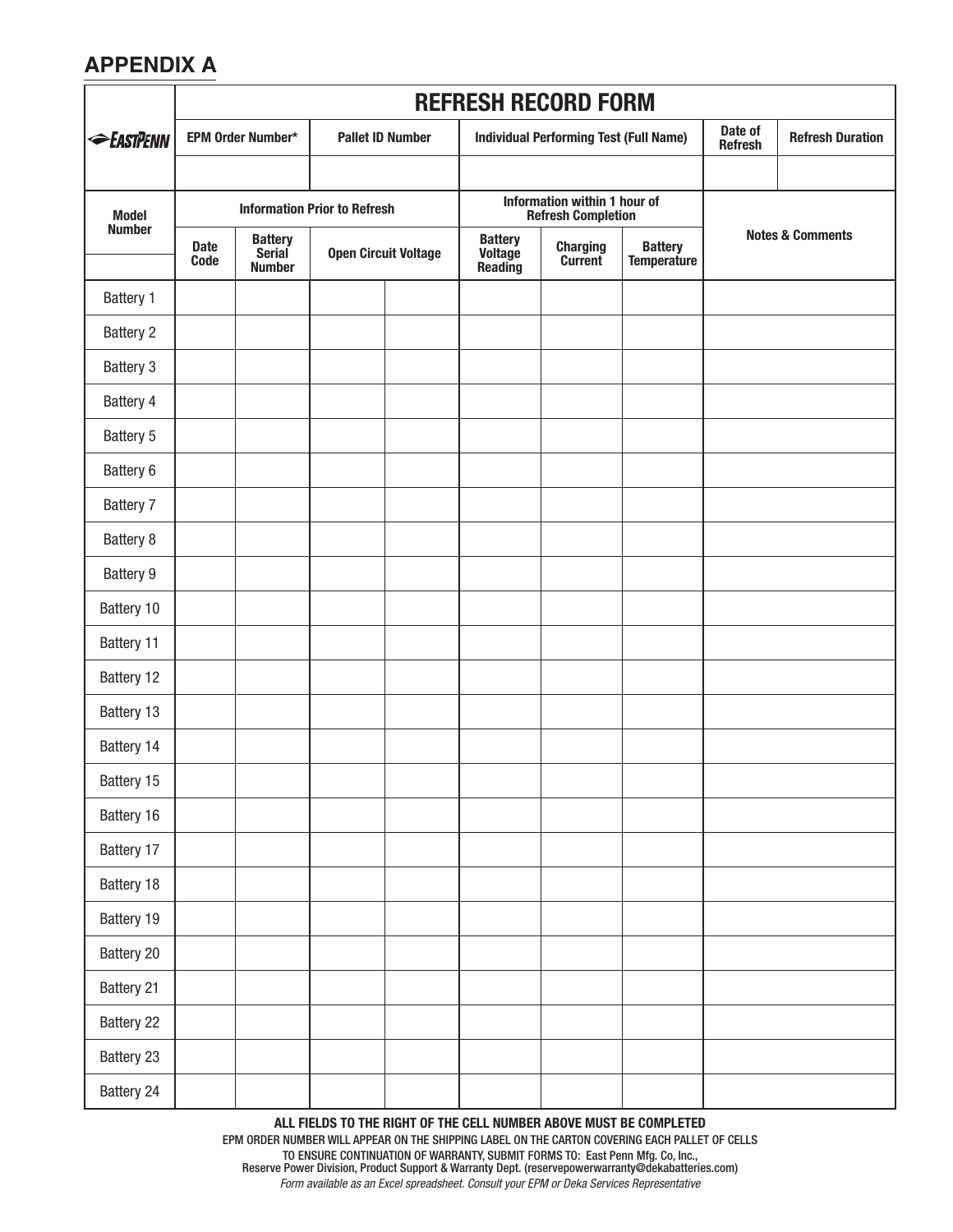

### **APPENDIX B**

# **VOLTAGE COMPENSATION CHART**

| $\rm ^{\circ}C$ | <b>Float</b> | <b>Equalize</b> | $\mathsf{P}$ |  |  |  |
|-----------------|--------------|-----------------|--------------|--|--|--|
| $>35$           | 13.38        | 14.28           | >95          |  |  |  |
| 34              | 13.39        | 14.29           | 93.2         |  |  |  |
| 33              | 13.40        | 14.30           | 91.4         |  |  |  |
| 32              | 13.42        | 14.32           | 89.6         |  |  |  |
| 31              | 13.43        | 14.33           | 87.8         |  |  |  |
| 30              | 13.44        | 14.34           | 86.0         |  |  |  |
| 29              | 13.45        | 14.35           | 84.2         |  |  |  |
| 28              | 13.46        | 14.36           | 82.4         |  |  |  |
| 27              | 13.48        | 14.38           | 80.6         |  |  |  |
| 26              | 13.49        | 14.39           | 78.8         |  |  |  |
| 25              | 13.50        | 14.40           | 77.0         |  |  |  |
| 24              | 13.51        | 14.41           | 75.2         |  |  |  |
| 23              | 13.52        | 14.42           | 73.4         |  |  |  |
| 22              | 13.54        | 14.44           | 71.6         |  |  |  |
| 21              | 13.55        | 14.45           | 69.8         |  |  |  |
| 20              | 13.56        | 14.46           | 68.0         |  |  |  |
| 19              | 13.57        | 14.47           | 66.2         |  |  |  |
| 18              | 13.58        | 14.48           | 64.4         |  |  |  |
| 17              | 13.60        | 14.50           | 62.6         |  |  |  |
| 16              | 13.61        | 14.51           | 60.8         |  |  |  |
| 15              | 13.62        | 14.52           | 59.0         |  |  |  |
| 14              | 13.63        | 14.53           | 57.2         |  |  |  |
| 13              | 13.64        | 14.54           | 55.4         |  |  |  |
| 12              | 13.66        | 14.56           | 53.6         |  |  |  |
| 11              | 13.67        | 14.57           | 51.8         |  |  |  |
| < 10            | 13.68        | 14.58           | $50$         |  |  |  |

**12mV per ˚C**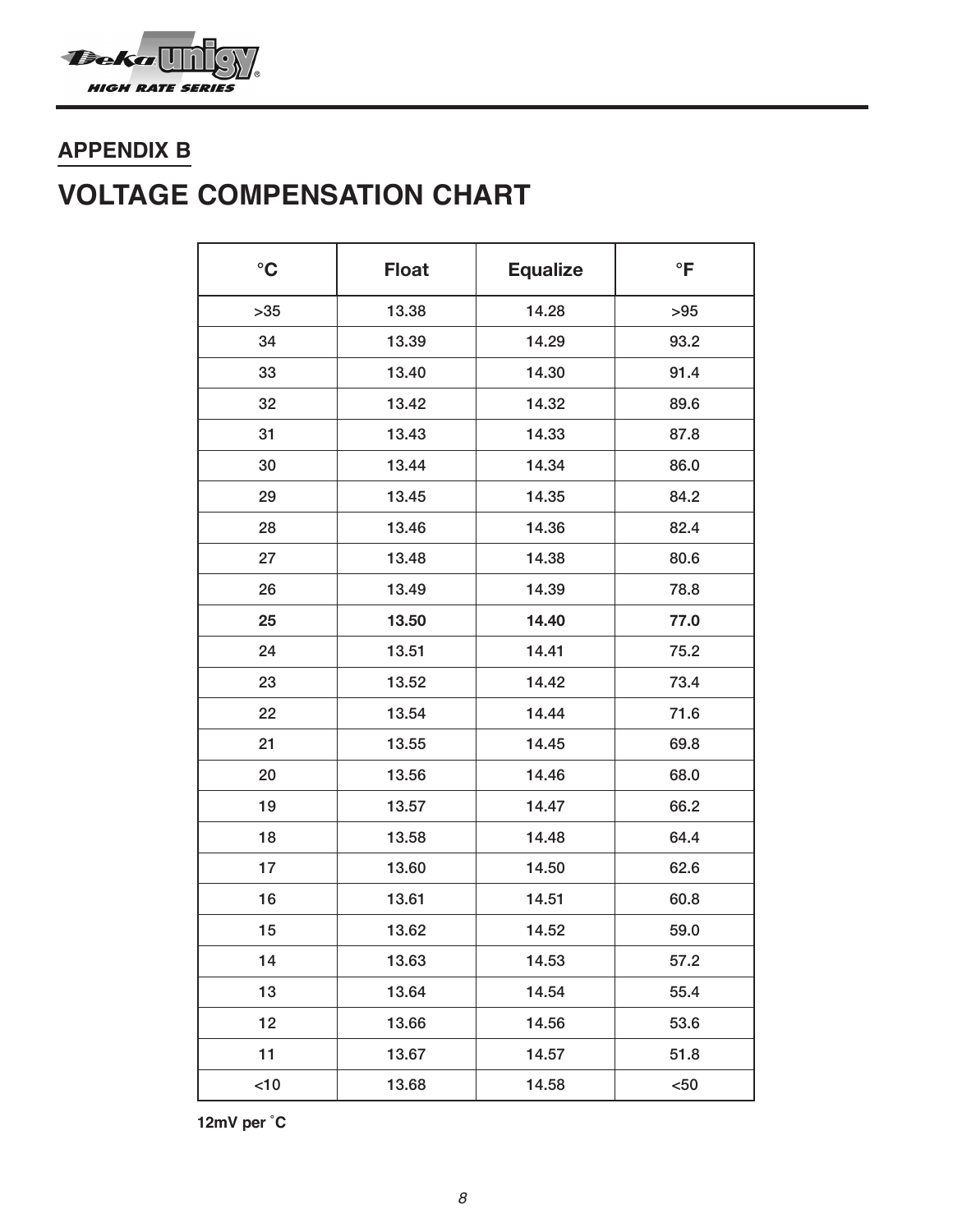

### **APPENDIX C**

# **UNIGY HR CHARGE CURRENT LIMITS**

| <b>Battery Type</b> | Max. Charge<br><b>Current (A)</b> | Max. Charge<br>Current (A)** |  |  |  |  |
|---------------------|-----------------------------------|------------------------------|--|--|--|--|
| U1HR1500            | 5.3                               | 1.6                          |  |  |  |  |
| 45HR2000            | 8.3                               | 2.5                          |  |  |  |  |
| HR3000              | 13.3                              | 4.0                          |  |  |  |  |
| HR3500              | 16.1                              | 4.8                          |  |  |  |  |
| HR4000              | 17.2                              | 5.2                          |  |  |  |  |
| HR5500              | 24.4                              | 7.3                          |  |  |  |  |
| 31HR5000            | 23.6                              | 7.1                          |  |  |  |  |
| <b>HR3500ET</b>     | 17.2                              | 5.2                          |  |  |  |  |
| <b>HR5500ET</b>     | 27.1                              | 8.1                          |  |  |  |  |
| HR7000ET            | 34.0                              | 10.2                         |  |  |  |  |
| <b>HR7500ET</b>     | 37.0                              | 11.1                         |  |  |  |  |

| <b>Discontinued Product</b> |      |     |
|-----------------------------|------|-----|
| 4DHR6500                    | ד מפ | 9 R |

\*\* = Using minimum charge current will extend recharge

time and increase risk of battery being undercharged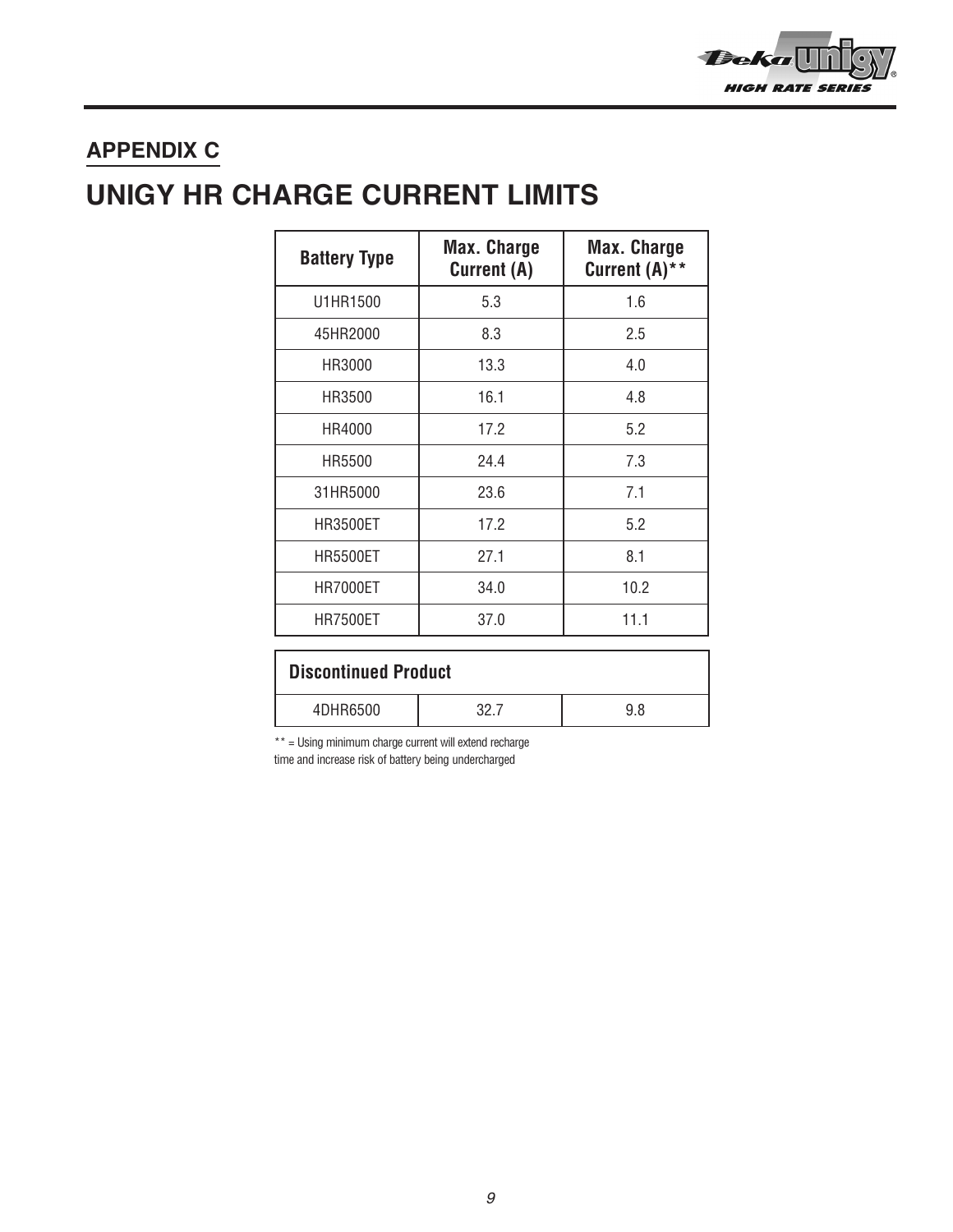

### **APPENDIX D**

# **BATTERY MAINTENANCE REPORT**

| Inspection Date                | No. of Units/String |
|--------------------------------|---------------------|
| Company                        | Type                |
| Address                        | Date New            |
| Battery location and/or number | Date Installed      |

| <b>Individual</b><br><b>Battery Readings</b> |              |                        |             | Total Battery String Voltage _______________ |                        |             |              |                        |             |              | $\circ$ F<br>Panel Meter Volts ______________ |             |              |                        |             |              |                 |
|----------------------------------------------|--------------|------------------------|-------------|----------------------------------------------|------------------------|-------------|--------------|------------------------|-------------|--------------|-----------------------------------------------|-------------|--------------|------------------------|-------------|--------------|-----------------|
| Unit<br>No.                                  | <b>Volts</b> | Ohms or<br><b>Mhos</b> | Unit<br>No. | <b>Volts</b>                                 | Ohms or<br><b>Mhos</b> | Unit<br>No. | <b>Volts</b> | Ohms or<br><b>Mhos</b> | Unit<br>No. | <b>Volts</b> | Ohms or<br><b>Mhos</b>                        | Unit<br>No. | <b>Volts</b> | Ohms or<br><b>Mhos</b> | Unit<br>No. | <b>Volts</b> | Ohms or<br>Mhos |
| 1                                            |              |                        | 41          |                                              |                        | 81          |              |                        | 121         |              |                                               | 161         |              |                        | 201         |              |                 |
| $\overline{\mathbf{c}}$                      |              |                        | 42          |                                              |                        | 82          |              |                        | 122         |              |                                               | 162         |              |                        | 202         |              |                 |
| 3                                            |              |                        | 43          |                                              |                        | 83          |              |                        | 123         |              |                                               | 163         |              |                        | 203         |              |                 |
| 4                                            |              |                        | 44          |                                              |                        | 84          |              |                        | 124         |              |                                               | 164         |              |                        | 204         |              |                 |
| 5                                            |              |                        | 45          |                                              |                        | 85          |              |                        | 125         |              |                                               | 165         |              |                        | 205         |              |                 |
| 6<br>7                                       |              |                        | 46<br>47    |                                              |                        | 86<br>87    |              |                        | 126<br>127  |              |                                               | 166<br>167  |              |                        | 206<br>207  |              |                 |
| 8                                            |              |                        | 48          |                                              |                        | 88          |              |                        | 128         |              |                                               | 168         |              |                        | 208         |              |                 |
| 9                                            |              |                        | 49          |                                              |                        | 89          |              |                        | 129         |              |                                               | 169         |              |                        | 209         |              |                 |
| 10                                           |              |                        | 50          |                                              |                        | 90          |              |                        | 130         |              |                                               | 170         |              |                        | 210         |              |                 |
| 11                                           |              |                        | 51          |                                              |                        | 91          |              |                        | 131         |              |                                               | 171         |              |                        | 211         |              |                 |
| 12                                           |              |                        | 52          |                                              |                        | 92          |              |                        | 132         |              |                                               | 172         |              |                        | 212         |              |                 |
| 13                                           |              |                        | 53          |                                              |                        | 93          |              |                        | 133         |              |                                               | 173         |              |                        | 213         |              |                 |
| 14                                           |              |                        | 54          |                                              |                        | 94          |              |                        | 134         |              |                                               | 174         |              |                        | 214         |              |                 |
| 15                                           |              |                        | 55          |                                              |                        | 95          |              |                        | 135         |              |                                               | 175         |              |                        | 215         |              |                 |
| 16                                           |              |                        | 56          |                                              |                        | 96          |              |                        | 136         |              |                                               | 176         |              |                        | 216         |              |                 |
| 17<br>18                                     |              |                        | 57<br>58    |                                              |                        | 97<br>98    |              |                        | 137<br>138  |              |                                               | 177<br>178  |              |                        | 217<br>218  |              |                 |
| 19                                           |              |                        | 59          |                                              |                        | 99          |              |                        | 139         |              |                                               | 179         |              |                        | 219         |              |                 |
| 20                                           |              |                        | 60          |                                              |                        | 100         |              |                        | 140         |              |                                               | 180         |              |                        | 220         |              |                 |
| 21                                           |              |                        | 61          |                                              |                        | 101         |              |                        | 141         |              |                                               | 181         |              |                        | 221         |              |                 |
| 22                                           |              |                        | 62          |                                              |                        | 102         |              |                        | 142         |              |                                               | 182         |              |                        | 222         |              |                 |
| 23                                           |              |                        | 63          |                                              |                        | 103         |              |                        | 142         |              |                                               | 183         |              |                        | 223         |              |                 |
| 24                                           |              |                        | 64          |                                              |                        | 104         |              |                        | 144         |              |                                               | 184         |              |                        | 224         |              |                 |
| 25                                           |              |                        | 65          |                                              |                        | 105         |              |                        | 145         |              |                                               | 185         |              |                        | 225         |              |                 |
| 26                                           |              |                        | 66          |                                              |                        | 106         |              |                        | 146         |              |                                               | 186         |              |                        | 226         |              |                 |
| 27                                           |              |                        | 67          |                                              |                        | 107         |              |                        | 147         |              |                                               | 187         |              |                        | 227         |              |                 |
| 28                                           |              |                        | 68<br>69    |                                              |                        | 108<br>109  |              |                        | 148<br>149  |              |                                               | 188<br>189  |              |                        | 228<br>229  |              |                 |
| 29<br>30                                     |              |                        | 70          |                                              |                        | 110         |              |                        | 150         |              |                                               | 190         |              |                        | 230         |              |                 |
| 31                                           |              |                        | 71          |                                              |                        | 111         |              |                        | 151         |              |                                               | 191         |              |                        | 231         |              |                 |
| 32                                           |              |                        | 72          |                                              |                        | 112         |              |                        | 152         |              |                                               | 192         |              |                        | 232         |              |                 |
| 33                                           |              |                        | 73          |                                              |                        | 113         |              |                        | 153         |              |                                               | 193         |              |                        | 233         |              |                 |
| 34                                           |              |                        | 74          |                                              |                        | 114         |              |                        | 154         |              |                                               | 194         |              |                        | 234         |              |                 |
| 35                                           |              |                        | 75          |                                              |                        | 115         |              |                        | 155         |              |                                               | 195         |              |                        | 235         |              |                 |
| 36                                           |              |                        | 76          |                                              |                        | 116         |              |                        | 156         |              |                                               | 196         |              |                        | 236         |              |                 |
| 37                                           |              |                        | 77          |                                              |                        | 117         |              |                        | 157         |              |                                               | 197         |              |                        | 237         |              |                 |
| 38                                           |              |                        | 78          |                                              |                        | 118         |              |                        | 158         |              |                                               | 198         |              |                        | 238         |              |                 |
| 39                                           |              |                        | 79          |                                              |                        | 119         |              |                        | 159         |              |                                               | 199         |              |                        | 239         |              |                 |
| 40                                           |              |                        | 80          |                                              |                        | 120         |              |                        | 160         |              |                                               | 200         |              |                        | 240         |              |                 |
|                                              | Avg. Voltage |                        |             | Avg. Voltage                                 |                        |             | Avg. Voltage |                        |             | Avg. Voltage |                                               |             | Avg. Voltage |                        |             | Avg. Voltage |                 |

Readings Taken By\_\_\_\_\_\_\_\_\_\_\_\_\_\_\_\_\_\_\_\_\_\_\_\_\_\_\_\_ Remarks/Recommendations \_\_\_\_\_\_\_\_\_\_\_\_\_\_\_\_\_\_\_\_\_\_\_\_\_\_\_\_\_\_\_\_\_\_\_\_\_\_\_\_\_\_\_\_\_\_\_\_\_\_\_\_\_\_\_\_\_\_

Readings should be taken at installation and annually thereafter.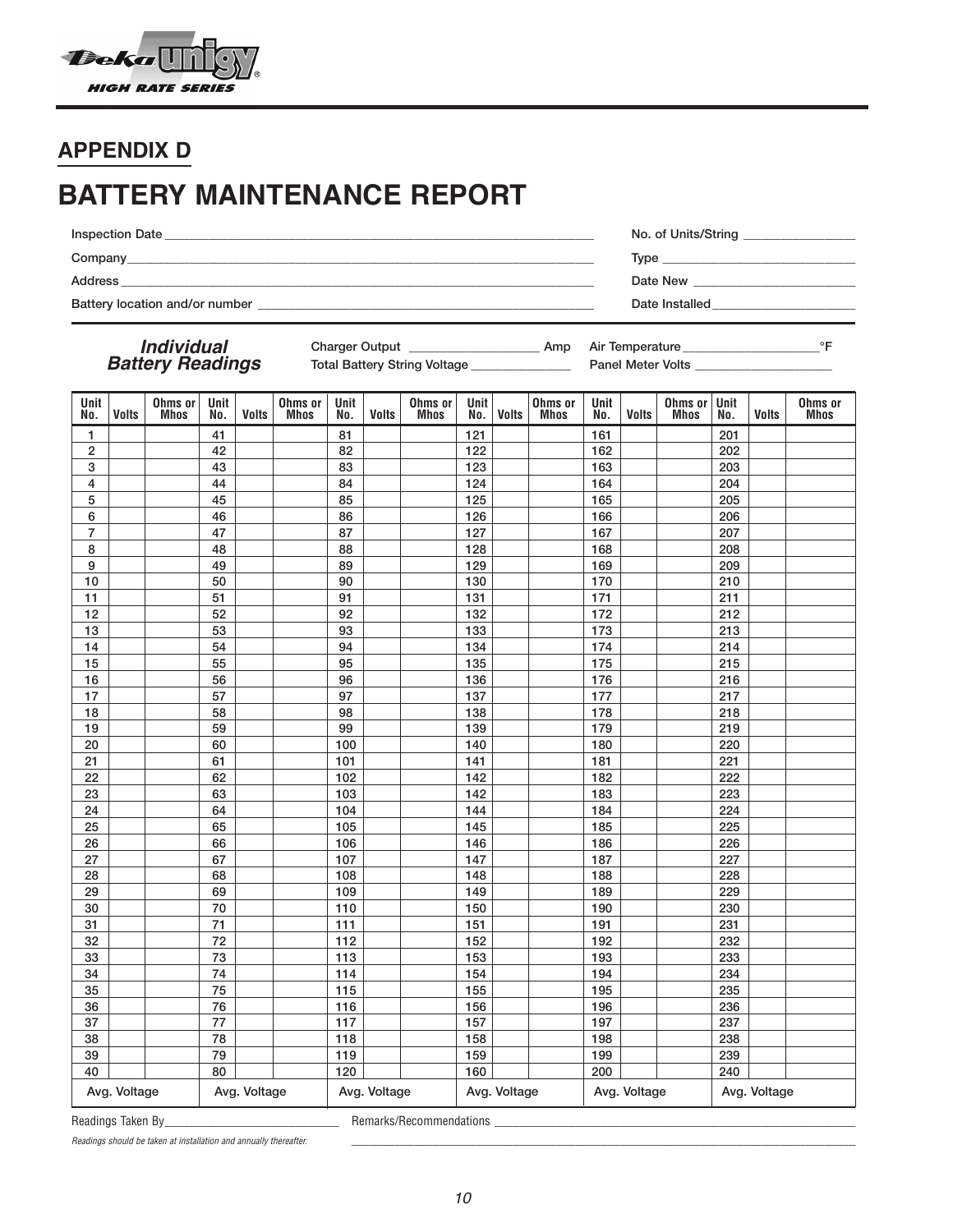

**Page Intentional Blank**